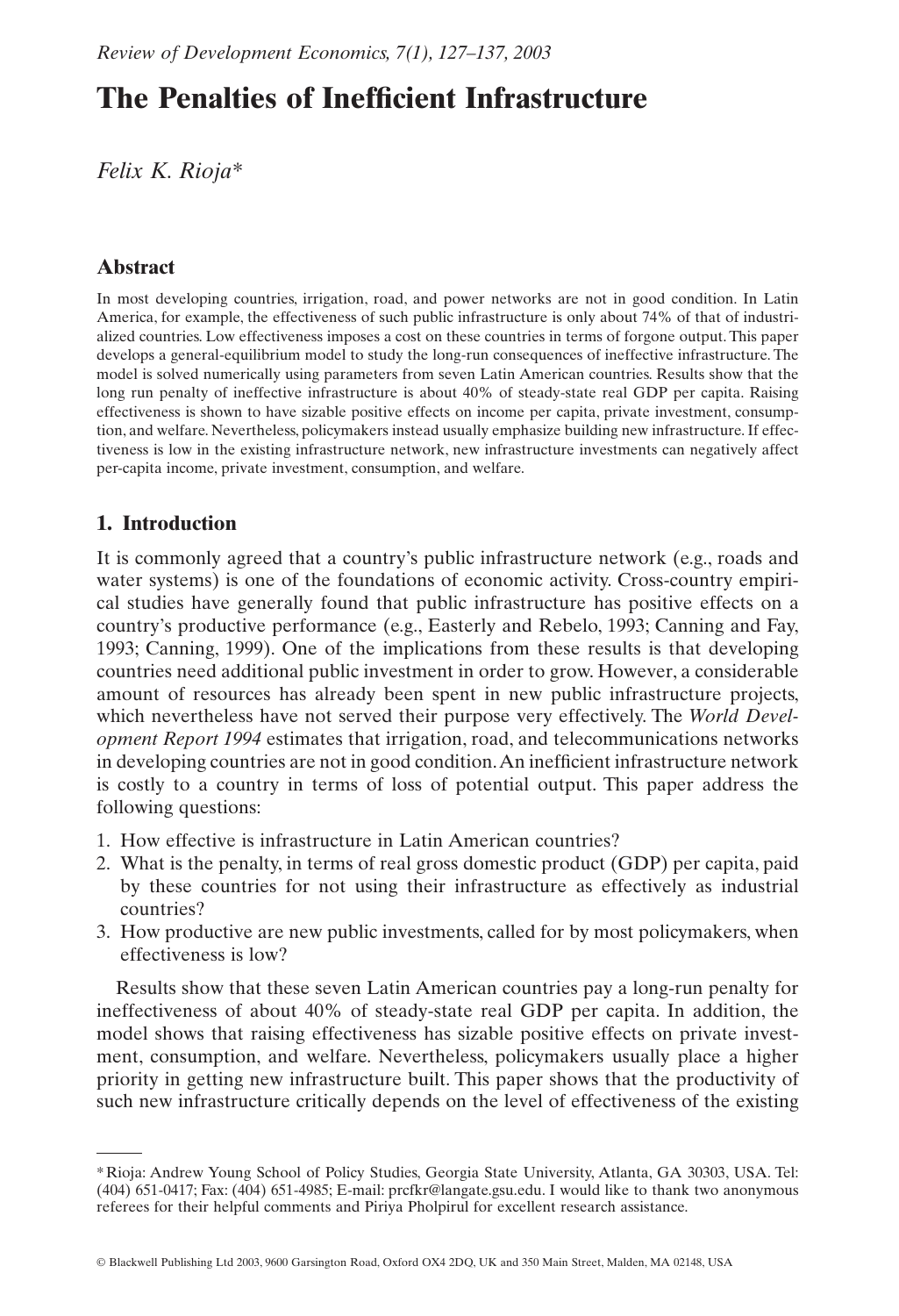#### 128 *Felix K. Rioja*

|                           | Power <sup>a</sup> | Telecom. <sup>b</sup> | Paved roads <sup>c</sup> | Water <sup>d</sup> |
|---------------------------|--------------------|-----------------------|--------------------------|--------------------|
| Latin America:            |                    |                       |                          |                    |
| Argentina                 | 20                 | 78                    | 65                       | n/a                |
| <b>Brazil</b>             | 14                 | 4                     | 70                       | 30                 |
| Chile                     | 22                 | 6                     | 58                       | n/a                |
| Colombia                  | 19                 | 97                    | 58                       | 38                 |
| Mexico                    | 13                 | n/a                   | 15                       | n/a                |
| Peru                      | 18                 | n/a                   | 76                       | n/a                |
| Venezuela                 | 18                 | 6                     | 60                       | n/a                |
| Industrialized countries: |                    |                       |                          |                    |
| <b>USA</b>                | 9                  | n/a                   | n/a                      | n/a                |
| Germany                   | 5                  | n/a                   | n/a                      | n/a                |
| France                    | 6                  | 10                    | n/a                      | n/a                |
| <b>UK</b>                 | 8                  | 16                    | n/a                      | n/a                |
| Singapore                 | n/a                | n/a                   | n/a                      | 8                  |

#### *Table 1. Infrastructure Loss Indicators*

<sup>a</sup>System losses (% of total output) 1990.

<sup>b</sup>Faults (per 100 mainlines per year) 1990.

c Percentage of roads not in good condition 1988.

dLosses (% of total water provision) 1990.

*Source*: *World Development Report 1994*.

infrastructure network. In fact, new investments can have *negative* effects on the economy at very low levels of effectiveness.

While there are a number of studies on public infrastructure as a whole, the issue of the effectiveness of these networks has not received a lot of attention in the literature.1 One notable exception is a paper by Hulten (1996). Using the World Bank's data for 42 low- and middle-income countries, he finds that the effectiveness of public infrastructure can partially explain differences in countries' growth rates. In this paper, I develop a micro-foundations general-equilibrium model that is consistent with Hulten's results and that can further address: (i) important dynamic interactions among macroeconomic variables, and (ii) out-of-sample infrastructure policy analysis. That is, the macroeconomic effects of various government policies regarding the effectiveness of infrastructure and the provision of new infrastructure can be evaluated. These policies are evaluated in an environment where economic agents optimize their objective function subject to constraints and policies. For example, given a policy that raises the effectiveness of infrastructure, agents in the model decide optimally on private capital investment, foreign bond holdings, work effort, and consumption. The framework is grounded on a neoclassical growth model of a small open economy where infrastructure is a publicly provided input in the production process. The model is solved numerically using historical data from seven Latin American countries.

Data compiled by the World Bank on effectiveness of several types of infrastructure provide a clear motivation to study the above issues. Table 1 lists loss indicators for power, telecommunications, paved roads, and water for Latin American countries and industrialized countries. The loss indicator for power reports the percentage of total energy output lost in the system. Latin American countries suffer about a 10% higher loss of power output than their industrialized counterparts. For telecommunications,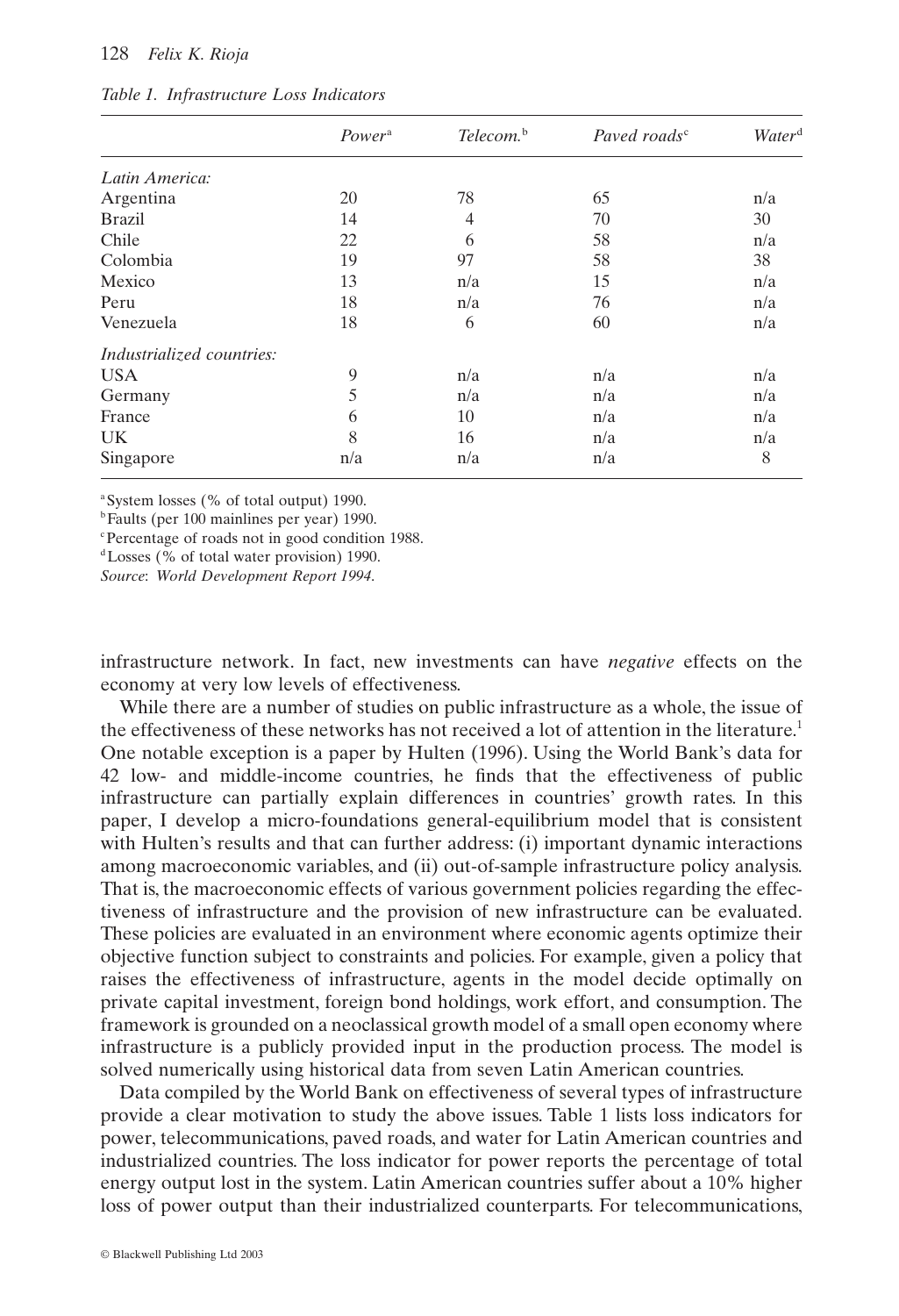the indicator is the yearly number of telephone line faults per 100 mainlines. Compare 78 yearly faults per 100 mainlines in Argentina to only 16 in the UK. The loss indicator for paved roads is the percentage of the road network not in good condition, and for water systems it is the percentage of total water provided that is lost. Compare the 8% loss of water in Singapore to 38% in Colombia. Despite some indicators not being available  $(n/a)$  for certain countries, the contrast between the two groups is clear. Latin American infrastructure is clearly not effectively delivering the outputs it was designed for, and this is the case in most developing countries. This paper quantifies the longrun consequences of this neglect and the potential benefits of government policies raising effectiveness and/or increasing public investment.

# **2. The Model**

The framework builds on the equilibrium models of infrastructure developed by Barro (1990), Glomm and Ravikumar (1994), Rioja (1999) and others. The model of a small open economy has three sectors: firms, households, and a government.The government provides new public infrastructure and maintains existing infrastructure; these expenditures are financed by taxing output at a flat rate. The government is required to balance its budget constraint every period. Firms use infrastructure as an externally given input and maximize profit. Households maximize utility subject to their budget constraint. The model is fully described below.

## *Households*

The economy is populated by a large number of identical, infinitely lived households, a large number of firms, and a government. Households have preferences over consumption and leisure streams,  $\{c_i, l_i\}$ , given by the utility function

$$
\sum_{t=0}^{\infty} \beta^t U(c_t, l_t), \tag{1}
$$

where the discount factor is  $0 < \beta < 1$ , and  $U(.)$  is an instantaneous felicity function that is assumed to display standard properties (a specific functional form is given later). The amount of labor supplied by the household is  $n<sub>i</sub>$ , and the total amount of time available to a person is normalized to unity so that  $l_t + n_t = 1$ .

The household's budget constraint can be written as

$$
c_t + i_t + p_t b_{t+1} \leq w_t n_t + \overline{r}_t k_t + b_t. \tag{2}
$$

The left-hand side of this budget constraint describes the uses of funds. Households can spend on consumption  $(c_i)$ , on investment  $(i_i)$ ; they own capital), or on purchasing foreign bonds that come due next period  $(b_{t+1})$  at price  $p_t$ . Hence,  $p_t$  denotes the price of a bond that delivers one unit of consumption next period. The right-hand side of equation (2) describes how the household earns income. The household rents capital  $(k<sub>i</sub>)$  to the firm earning a net return of  $\bar{r}<sub>i</sub>$  and also earns a wage rate of  $w<sub>i</sub>$  for its effort,  $n_t$ . In addition its net holdings of foreign bonds purchased last period,  $b_t$ , come due at time *t*. The return on capital,  $\bar{r}_t$ , is also the world interest rate, which is given from the small open economy's point of view. In equilibrium, the return on bonds and capital has to be equal so that both assets are held; this implies  $\bar{r}_{t+1} = (1/p_t) - 1 - \delta_K$ .

The evolution of private capital is standard:

$$
k_{t+1} = i_t + (1 - \delta_K)k_t,
$$
\n(3)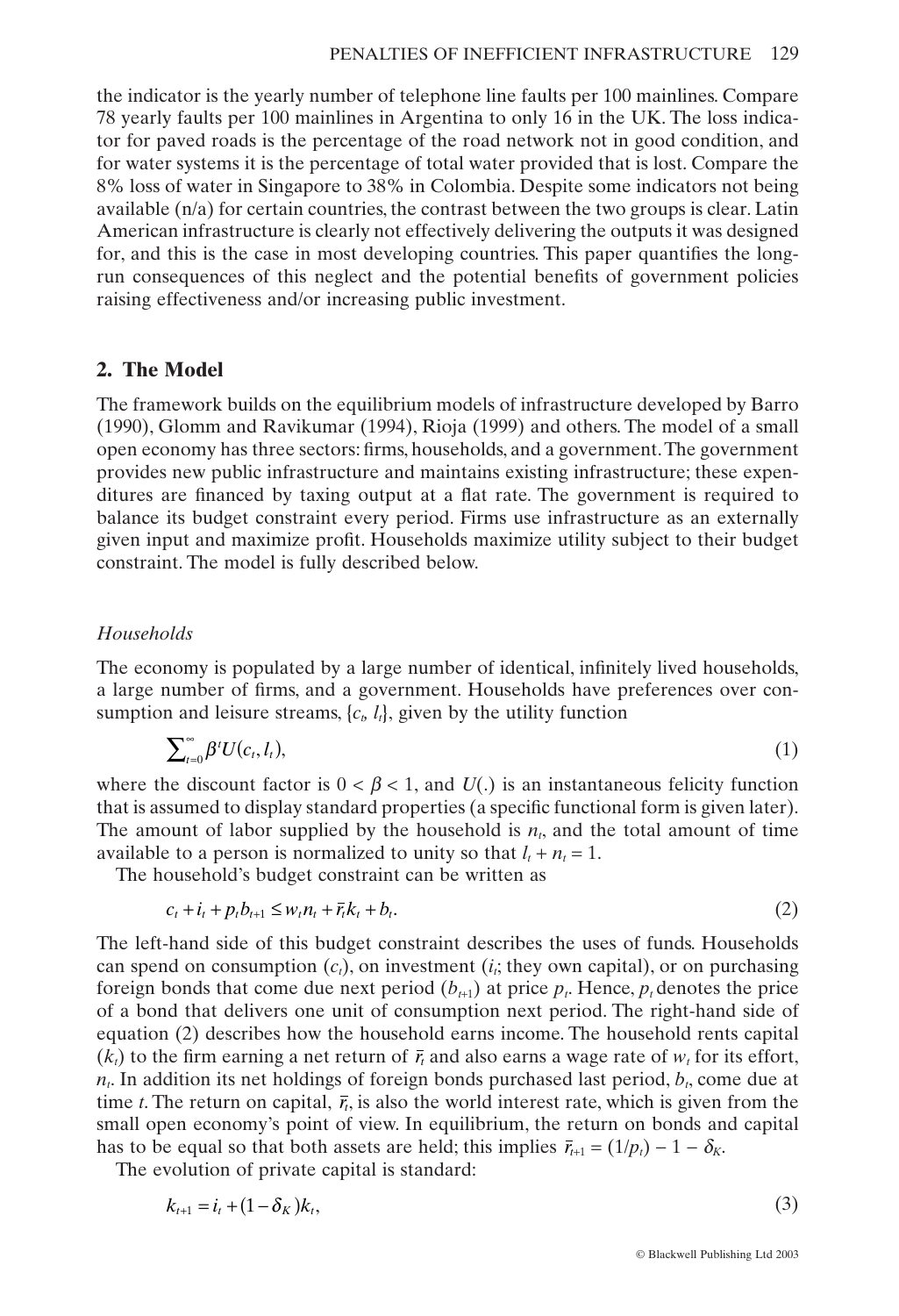where  $\delta_k$  is the depreciation rate of private capital. Finally a no-Ponzi game condition,  $\lim_{t\to\infty}b_t/(1 + \bar{r}_t)^t = 0$ , should be imposed on the household so that, basically, it cannot continuously borrow forever.

# *Firms*

There are three factors of production in the economy: public infrastructure, private capital, and labor.<sup>2</sup> The final good is produced according to the technology

$$
Y_t = f(\hat{K}_{Gi}, K_t, N_t). \tag{4}
$$

The production function *f* satisfies standard properties and exhibits constant returns to scale (CRTS) over private inputs so that factor payments exhaust revenues.3 Given the CRTS assumption, the production function above is characterized as the technology for only one firm that uses the economywide per-capita levels of inputs (hence the upper-case letters in equation (4)). Consequently,  $K_t$  and  $N_t$  denote the economy-wide per-capita private capital and labor, respectively. Public infrastructure,  $K_{G}$ , is a government-provided input in production.4 However, only the *effective* measure of this stock,  $\hat{K}_{Gt}$ , is useful for private production. That is:

$$
\hat{K}_{Gi} = \theta_t K_{Gi},\tag{5}
$$

following Hulten (1996), where  $0 < \theta_{\text{r}} < 1$  is an infrastructure effectiveness index. The closer  $\theta$ , is to 1, the more effective the public capital stock, and the larger the benefit that firms get. Energy losses in power generation, telephone line faults, etc. would all reduce  $\theta$  below 1.

At each date, the firm chooses levels of  $Y_t$ ,  $K_t$ ,  $N_t$  so as to maximize net-of-tax profit according to

$$
(1 - \tau_t)Y_t - \bar{r}_t K_t - w_t N_t. \tag{6}
$$

In equation (6),  $\tau_t$  is the share of GDP that the government uses for infrastructure investment and maintenance.

# *Government*

Effectively, the government taxes output at a flat rate,  $\tau_t$  (which is equivalent to taxing factor incomes at a uniform rate).<sup>5</sup> Tax revenues are, in turn, used to invest in new infrastructure  $(I_G)$  and to maintain the existing infrastructure  $(M_t)$ . Thus the government balances its overall budget constraint as follows:

$$
I_{Gt} + M_t = \tau_t Y_t. \tag{7}
$$

A portion of tax revenues equaling  $\lambda_i Y_t$  is used for new infrastructure investment, while the remainder  $\mu_t Y_t$  is used for maintaining infrastructure. Hence,  $\tau_t = \lambda_t + \mu_t$ . Raising the overall effectiveness of the public capital stock,  $\theta$ <sub>i</sub>, is costly: maintenance expenditures must be increased by raising taxes.Therefore, the share of GDP devoted to maintenance,  $\mu_t$ , must increase with a higher  $\theta_t$ . This is formally characterized by  $\mu_t = a\theta_t$ , where  $a > 0$  is a parameter.

Public capital evolves according to

$$
K_{Gt+1} = I_{Gt} + (1 - \delta_G)K_{Gt},\tag{8}
$$

where  $\delta_G$  is the depreciation rate of public capital. Tomorrow's stock of infrastructure  $(K_{Gt+1})$  is equal to the amount invested today  $(I_G)$  plus the surviving stock  $((1 - \delta_G)K_{Gt})$ .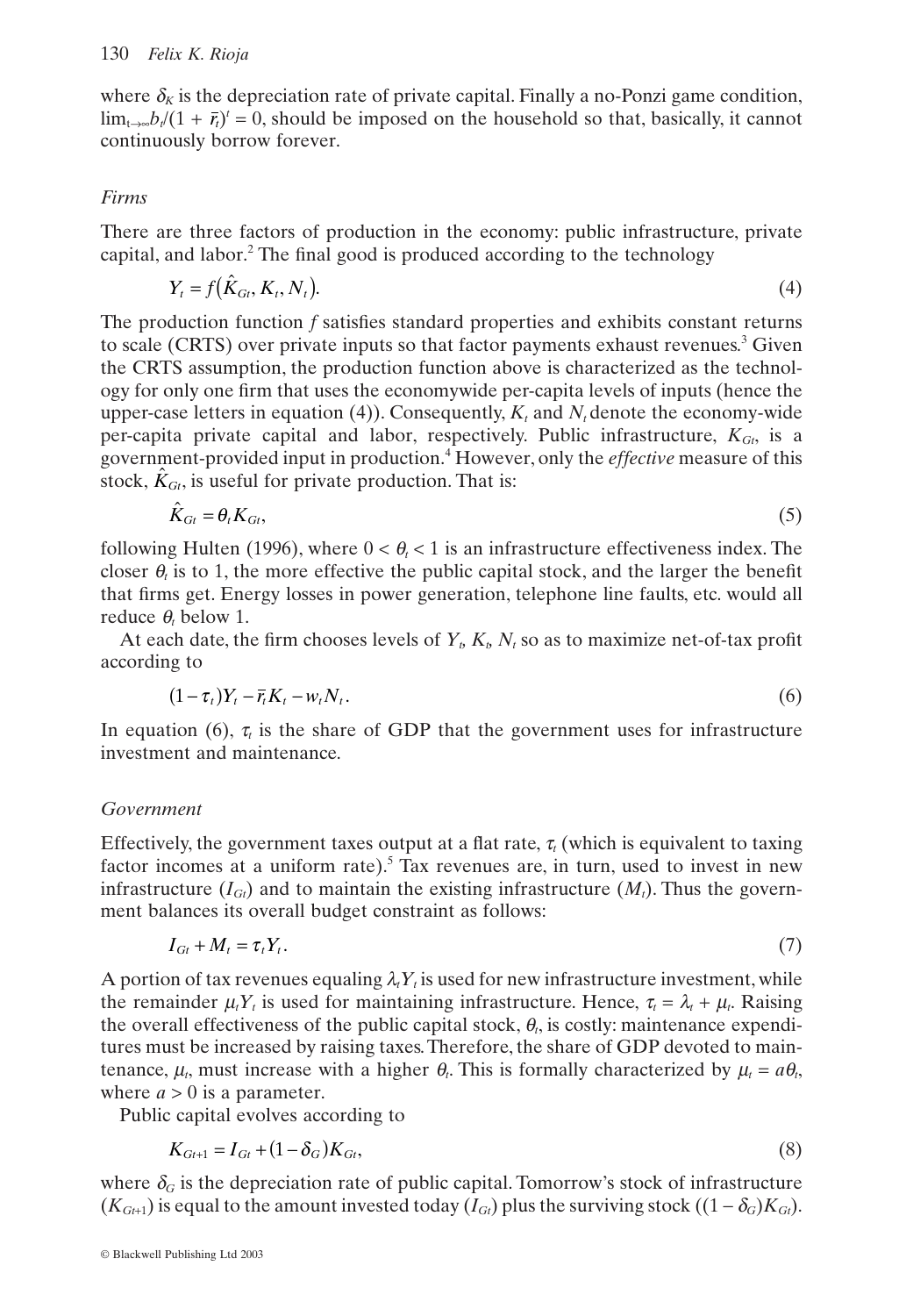#### *Market Clearing and the Foreign Sector*

The goods market clearing condition is

$$
C_t + I_t + I_{Gt} + M_t + TB_t = Y_t,
$$
\n(9)

where  $TB_t$  is the trade balance at time *t*. The net holdings of foreign bonds evolves as follows:

$$
p_t B_{t+1} = B_t + T B_t. \tag{10}
$$

In a recursive competitive equilibrium of the whole model, the allocations and prices are a result of: (a) households maximizing their utility subject to their budget constraint; (b) firms maximizing profits; (c) the government balancing its budget constraint; and (d) markets clearing.

#### **3. Solution Procedure**

#### *Optimality Conditions*

Obtaining a closed-form solution to the problem described in the previous section is not possible because of nonlinearities. However, it is possible to implement a numerical solution. The foundations for this solution are the first-order conditions of the system:

$$
U_{c,t} - \beta U_{c,t+1} (\bar{r}_{t+1} + (1 - \delta_K)) = 0,
$$
  
\n
$$
U_{c,t} p_t - \beta U_{c,t+1} = 0,
$$
  
\n
$$
U_{l,t} - U_{c,t} w_t = 0.
$$

The marginal utilities of consumption and leisure at time *t* are denoted  $U_{ct}$  and  $U_{tx}$ respectively. These three Euler equations plus the government budget constraint (equation (7)), the household's budget constraint (equation (2)), and the transversality condition ( $\lim_{k\to\infty} \beta \Lambda_k k_{t+1} = 0$ ) characterize the basic unit of analysis for the model's solution. The variable  $\Lambda_t$  denotes the Lagrangian multiplier on the household's budget constraint (equation (2)) used when solving the maximization problem.

The Euler conditions above can be described intuitively. The first Euler equation describes the relevant margins that the household must consider when deciding on investment in private physical capital. Essentially the marginal rate of substitution (MRS) between consumption today and consumption tomorrow must equal their relative price: the return on the investment in terms of consumable output,  $\bar{r}_{t+1} + (1 - \delta_K)$ . The second Euler equation describes the relevant margin for investment in foreign assets. The interpretation is similar to the first equation: the household allocates consumption so that the MRS of consumption across time periods equals the relative price of foreign bonds to consumption. The third Euler equation describes the working decision. At the margin, the MRS between leisure and consumption must equal the ratio of the wage rate to the price of consumption (which is normalized to 1).

#### *The Role of Effectiveness and Public Infrastructure*

The effective stock of infrastructure plays a key role in the margins described above: it affects the marginal product of private factors. The interest rate and wage rate are simply the net-of-tax marginal products of private capital and labor, respectively.These can be written as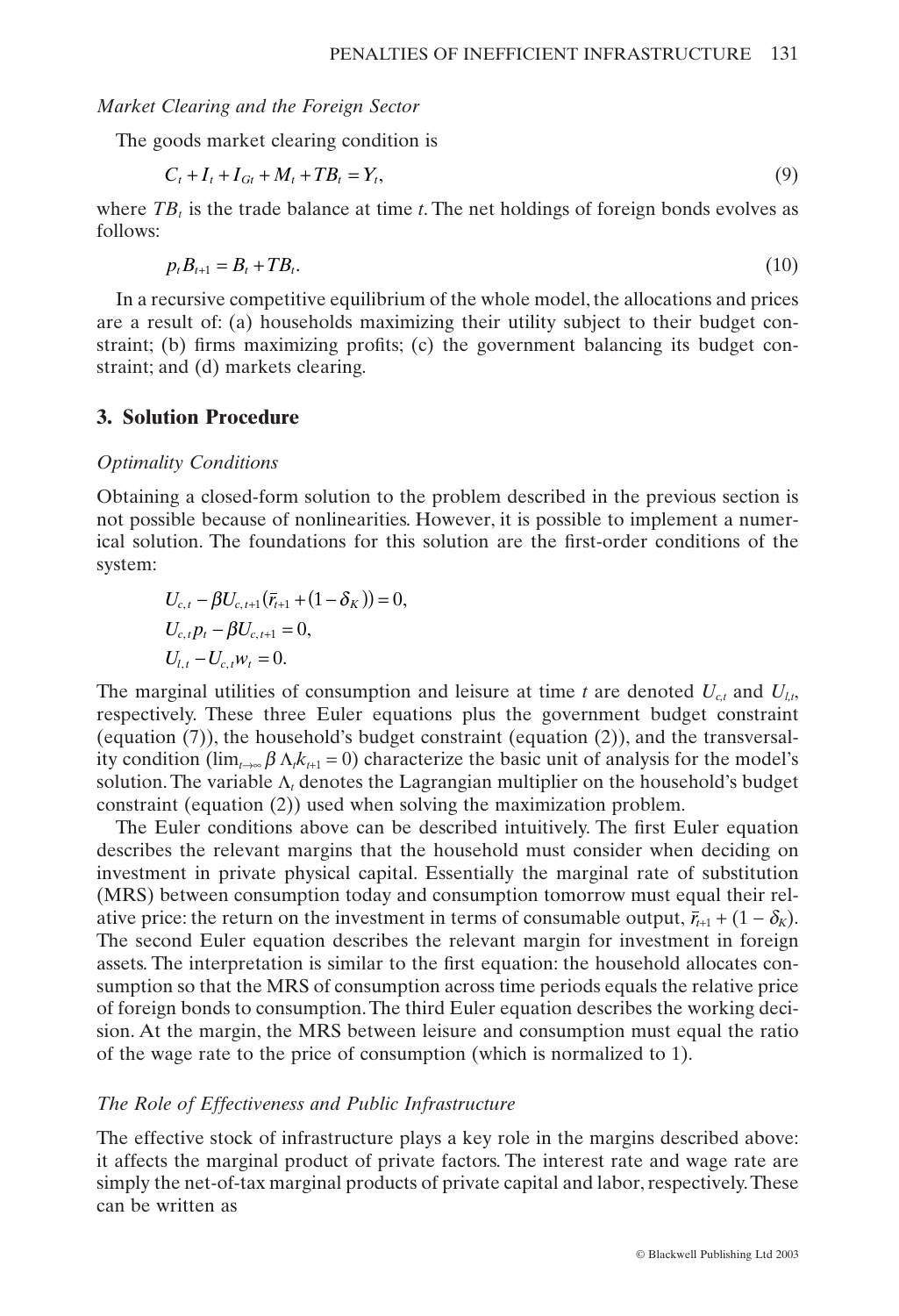$$
\bar{r} = (1 - \tau) f_K(\theta K_G, K, N),\tag{11}
$$

$$
w = (1 - \tau) f_N(\theta K_G, K, N), \tag{12}
$$

where  $f_K$  and  $f_N$  denote the derivative of the production function with respect to private capital and labor, respectively. The effective stock of public capital,  $\theta K_G$ , is clearly a determinant of these net-of-tax marginal products. Raising  $\theta$ —increasing the effectiveness of public capital—has two effects. On the one hand, a higher  $\theta$  will tend to raise the marginal products  $f_K$  and  $f_N$ . On the other hand, this must be paid for by higher taxation (i.e.,  $\tau$  increases) which tends to decrease the net-of-tax marginal products. In fact, the wage rate is free to rise or fall with increases in  $\theta$ . Recall, however, that the small open economy's interest rate is given by the world interest rate so an increase in  $\theta$  cannot affect  $\bar{r}$ . Hence, private inputs will have to adjust to keep the netof-tax marginal product of capital equal to  $\bar{r}$ .

With time subscripts removed, the Euler equations and constraints describe the steady state of the model. This steady state is computed numerically since the nonlinearities complicate a closed-form solution.Then the macroeconomic effects of policy experiments involving increasing or decreasing the effectiveness of infrastructure or changing public investment can be quantified.

## **4. Quantitative Evaluation of the Model**

In order to evaluate the quantitative implications of the model, functional forms for utility and technology have to be specified. A standard constant relative risk-aversion form is used for the instantaneous utility function:

$$
U(c_t, l_t) = \left[ \left( c_t^{\gamma} l_t^{1-\gamma} \right)^{1-\sigma} - 1 \right] \middle/ 1 - \sigma,
$$
\n(13)

where the consumption share is  $0 < \gamma < 1$ , and the parameter  $\sigma$  is the inverse of the elasticity of intertemporal substitution between consumption in period *t* and *t* + 1.

The production function displays CRTS to private inputs:

$$
Y_t = \left(\theta_t K_{Gt}\right)^{\phi(\theta_t)} K_t^{\alpha} N_t^{1-\alpha}.\tag{14}
$$

The effective stock of public infrastructure,  $\theta K_G$ , is a publicly provided input in the production function. The coefficient of public capital in the production function,  $\phi(\theta_i)$ , is modeled as a function of effectiveness,  $\theta$  (as in Hulten, 1996). The rationale is that new public investment is more productive the higher the degree of effectiveness in the whole system. If  $\phi$  did not depend on  $\theta$ , an increase in public investment would have the same impact whether effectiveness was low or high.

Table 2 describes the benchmark values for the model's parameters which must be specified to solve it. Most of the parameters come from various estimates of previous studies, but some are estimated here from data. The parameterization focuses on an average of seven Latin American countries: Argentina, Brazil, Chile, Colombia, Mexico, Peru, and Venezuela. When estimates for these seven countries are not available, estimates for samples of developing countries are used. The source of every parameter is discussed below, and the values are tabulated in Table 2.

The infrastructure-related parameter choices are described first. The benchmark effectiveness parameter,  $\theta$ , is estimated here based on data from Table 1. An overall loss index across infrastructure types is calculated by taking a weighted average.<sup>6</sup> The weighted-average loss in the Latin American countries is 34% (their infrastructure is 66% effective), while that in industrialized countries is 10% (90% effective). Suppose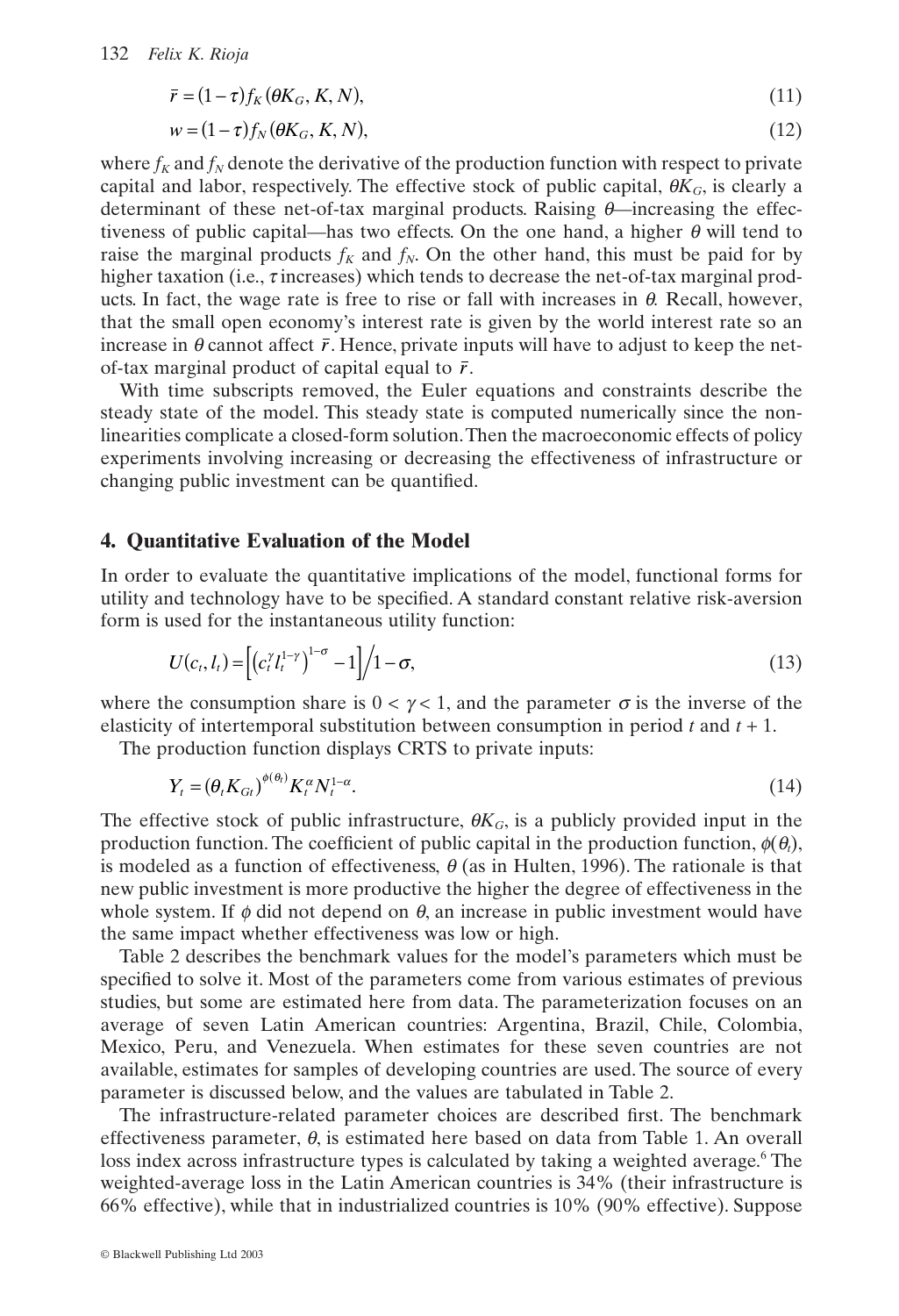| Parameter                        | Value  | Description                                                   |  |  |
|----------------------------------|--------|---------------------------------------------------------------|--|--|
| $\theta$                         | 0.74   | Infrastructure effectiveness parameter                        |  |  |
| τ                                | 0.06   | Fraction of GDP devoted to overall infrastructure<br>spending |  |  |
| $\mu$                            | 0.012  | Fraction of GDP devoted to maintenance                        |  |  |
| λ                                | 0.048  | Fraction of GDP devoted to new public investment              |  |  |
| $\mathfrak a$                    | 0.0168 | Maintenance cost parameter                                    |  |  |
| $\alpha$                         | 0.54   | Capital share                                                 |  |  |
| $\phi$                           | 0.10   | Infrastructure share                                          |  |  |
| $\delta_{\scriptscriptstyle{K}}$ | 0.025  | Depreciation rate of private capital                          |  |  |
| $\delta_G$                       | 0.05   | Depreciation rate of public capital                           |  |  |
| γ                                | 0.35   | Consumption share                                             |  |  |
| $\sigma$                         | 2.33   | Utility curvature parameter                                   |  |  |
| $\beta$                          | 0.99   | Discount factor                                               |  |  |

|  | Table 2. Benchmark Parameters |  |
|--|-------------------------------|--|
|--|-------------------------------|--|

the effectiveness index  $\theta$  is normalized to 1 for industrial countries: infrastructure is highly effective. Then this implies that  $\theta$  for the seven Latin American countries is about 0.74 ( $= 0.66/0.90$ ). This parameter is later varied to study its effects on the macroeconomy.

According to Easterly and Rebelo (1993), the share of GDP spent on public infrastructure in these seven countries is about  $6\%$ , so  $\tau$  is set to 0.06. This goes to two uses: new investments and maintenance. Gyamfi et al. (1992) find that, in order to have a well-maintained infrastructure network (i.e.,  $\theta = 1$ ), these countries would have to spend about a yearly 1.4% of the replacement cost of their whole infrastructure network. Using this estimate to calibrate the parameter *a* yields a value of 0.0168. Hence, for the Latin American countries, which have a level of effectiveness of 74%,  $\mu = a\theta = (0.0168)(0.74) = 0.012$  in the benchmark. This implies that these countries spend about 1.2% of GDP on maintenance. Finally, since  $\tau = 0.06$ , new public infrastructure investment gets  $\lambda = \tau - \mu = 0.06 - 0.012 = 0.048$  or 4.8% of GDP.

The coefficient of public infrastructure in production,  $\phi$ , is set to 0.10 following the average estimates for developing countries from Canning and Fay (1993), Easterly and Rebelo (1993), and Hulten (1996). The functional form of the public capital coefficient in production is simply assumed to follow  $\phi = \theta/7.4$  (so when  $\theta = 0.74$ ,  $\phi$  is 0.10). Next, the depreciation rate of private capital,  $\delta_K$ , is set to a standard value of 10% per year or 0.025 per quarter. The depreciation rate of public capital has been estimated to be about twice as high by the World Bank, so  $\delta_G$  is set to 0.05.

The world interest rate is set to 0.01 per quarter following Rebelo and Vegh (1995). This choice for the world interest rate implies that the discount factor,  $\beta$ , equals 0.99. The remaining technology and preference parameters are set as described in Rioja (1999).

# **5. Results**

#### *Consequences of Low Effectiveness*

This subsection analyzes the macroeconomic effects of increasing or decreasing the effectiveness of infrastructure,  $\theta$ . The questions are: (i) What is the cost (in terms of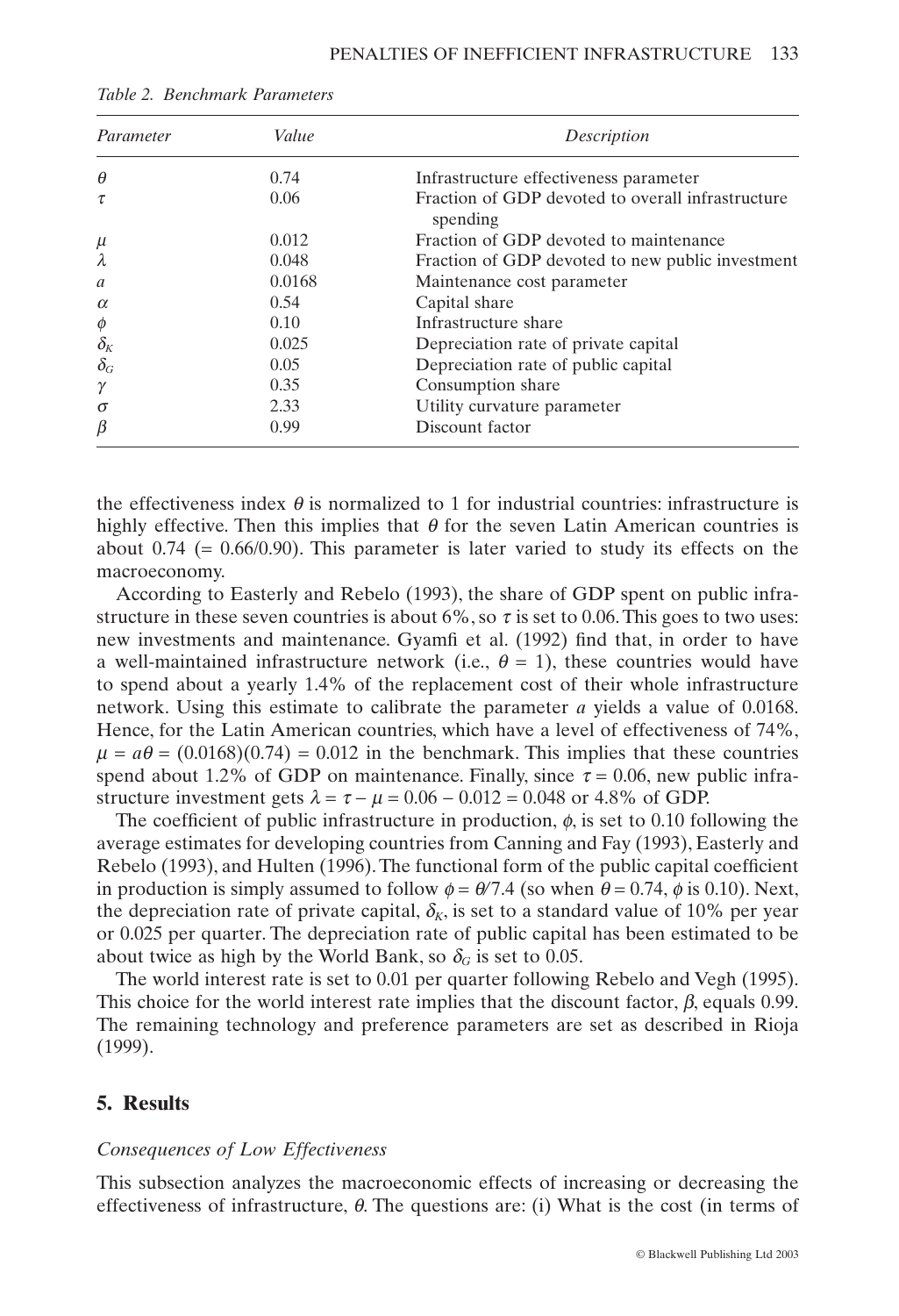

*Figure 1. Impact of Infrastructure Effectiveness Changes*

real GDP per capita and utility) of an ineffective infrastructure stock as in these seven Latin America countries? (ii) What are the potential gains or losses of raising or decreasing effectiveness?

In order to answer these questions, a number of experiments are conducted varying the size of  $\theta$  between 0.40 and 1. Each experiment re-solves the model with a new value of  $\theta$  and computes the resulting net steady-state change in GDP per capita and utility. Figure 1 graphically describes the effects on GDP per capita. The vertical axis measures the percentage change in GDP per capita from benchmark, and the horizontal axis measures  $\theta$ . Hence, the starting point is the benchmark where  $\theta = 0.74$ . According to Figure 1, GDP per-capita changes are an increasing function of  $\theta$ . For example, a country that raises the effectiveness of infrastructure by 10% (from 0.74 to 0.84) would have approximately a 12% larger GDP per capita in the long run. This result is consistent with Hulten's (1996) cross-country regressions.

Furthermore, suppose Latin American countries used their infrastructure as effectively as industrialized countries (i.e.,  $\theta = 1$ ). Figure 1 shows that per-capita GDP would be about 40% higher in the long run. Put differently, Latin America pays about a 40% of GDP "penalty" for not using their infrastructure effectively. In 1992, the US GDP per capita was about ten times that of the average of these seven Latin American countries. According to the numerical results, this ten-fold income disparity would be reduced to about seven if Latin Americans made more efficient use of their infrastructure.

The potential gains from raising effectiveness are clear. By the same token, if effectiveness diminishes, there are penalties as Figure 1 shows. For example, if effectiveness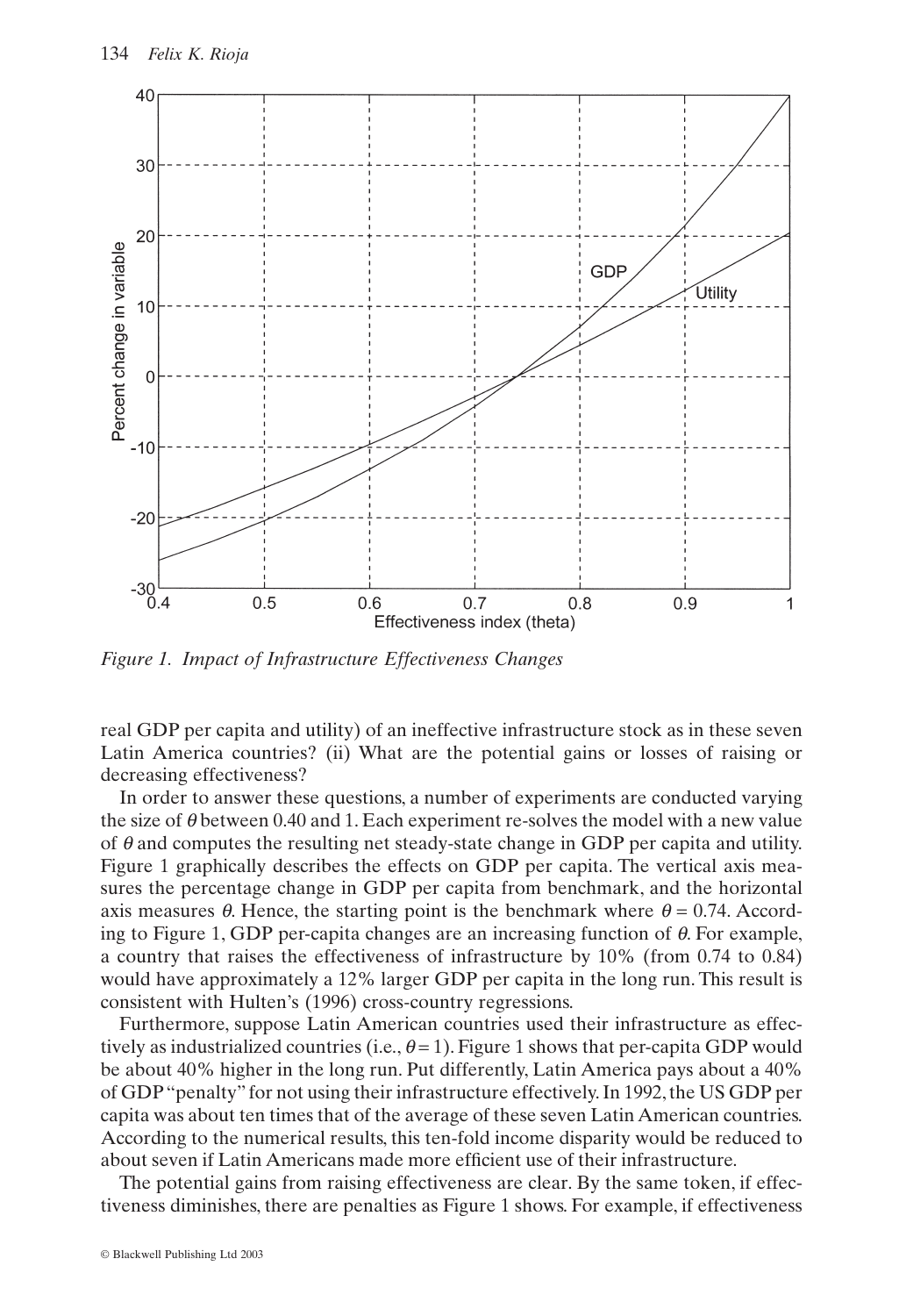| $\theta$ | φ    | $\% \Delta Y$ | % $\Delta C$ | $\% \Delta I$ | $\% \Delta U$ |
|----------|------|---------------|--------------|---------------|---------------|
| 0.20     | 0.03 | $-0.12$       | $-1.19$      | $-1.17$       | $-1.40$       |
| 0.30     | 0.04 | 0.48          | $-0.60$      | $-0.58$       | $-0.65$       |
| 0.40     | 0.05 | 1.13          | 0.04         | 0.06          | 0.04          |
| 0.50     | 0.07 | 1.83          | 0.73         | 0.75          | 0.63          |
| 0.60     | 0.08 | 2.58          | 1.48         | 1.49          | 1.13          |
| 0.70     | 0.09 | 3.40          | 2.28         | 2.30          | 1.55          |
| 0.74     | 0.10 | 3.74          | 2.62         | 2.64          | 1.72          |
| 0.80     | 0.11 | 4.28          | 3.16         | 3.18          | 1.91          |
| 0.90     | 0.12 | 5.25          | 4.11         | 4.13          | 2.16          |
| 1.00     | 0.13 | 6.30          | 5.15         | 5.17          | 2.34          |

*Table 3. Long-Run Effects of a 1%-of-GDP Increase in Public Investment*

drops from 0.74 to 0.60, per-capita real GDP would be 14% lower in the long run, *ceteris paribus*, potentially adding to existing income disparities between Latin America and industrialized countries.

Figure 1 also describes the effects on utility, which are qualitatively similar: raising effectiveness has large positive effects and vice versa. Even though raising effectiveness requires higher taxes for better maintenance, the resulting productivity boost raises output which also raises consumption, and hence utility.

#### *Raising Public Investment*

The early empirical literature on infrastructure seemed to imply that more public investment was necessary for raising GDP in developing countries. In fact, many policymakers have advocated this position. However, the extent to which GDP rises with additional investment in public infrastructure depends on how effectively the whole network is being used. Table 3 computes the net effects of raising public investment by 1% of GDP (i.e., raising  $\lambda$  by 1%) under different degrees of effectiveness. Intuitively, there are two effects at work: the resource benefit and the resource cost. The resource benefit of more infrastructure raises productivity. The resource cost of providing more infrastructure arises because it must be financed by higher taxes. Under the benchmark level of effectiveness ( $\theta$  = 0.74), the resource benefit dominates: a 1%of-GDP increase in infrastructure investment raises GDP ( $\% \Delta Y$ ) by 3.74% in the long run. If effectiveness was lower, say  $\theta = 0.50$ , increasing infrastructure investment in the exact same amount would raise GDP by only 1.83%. Conversely, if the effectiveness index was as high as an industrial country's  $(\theta = 1)$ , GDP could increase by 6.30%. In summary, additional new public investment could be almost *twice* as productive if effectiveness was raised to industrialized standards.

The last three columns in Table 3 report the effects on private consumption ( $\% \Delta C$ )*,* private investment  $(\% \Delta I)$ , and utility  $(\% \Delta U)$ . Under the benchmark scenario, the public investment increase raises all three of these variables as the resource benefit dominates. In general, the higher the degree of effectiveness, the higher the effect on these three variables. Notice, however, that at very low effectiveness indices more public investment could actually be *detrimental* to the economy. For example, if effectiveness is only 0.30, a 1%-of-GDP increase in infrastructure investment will *decrease* consumption by 0.60%, private investment by 0.58%, and utility by 0.65%. The result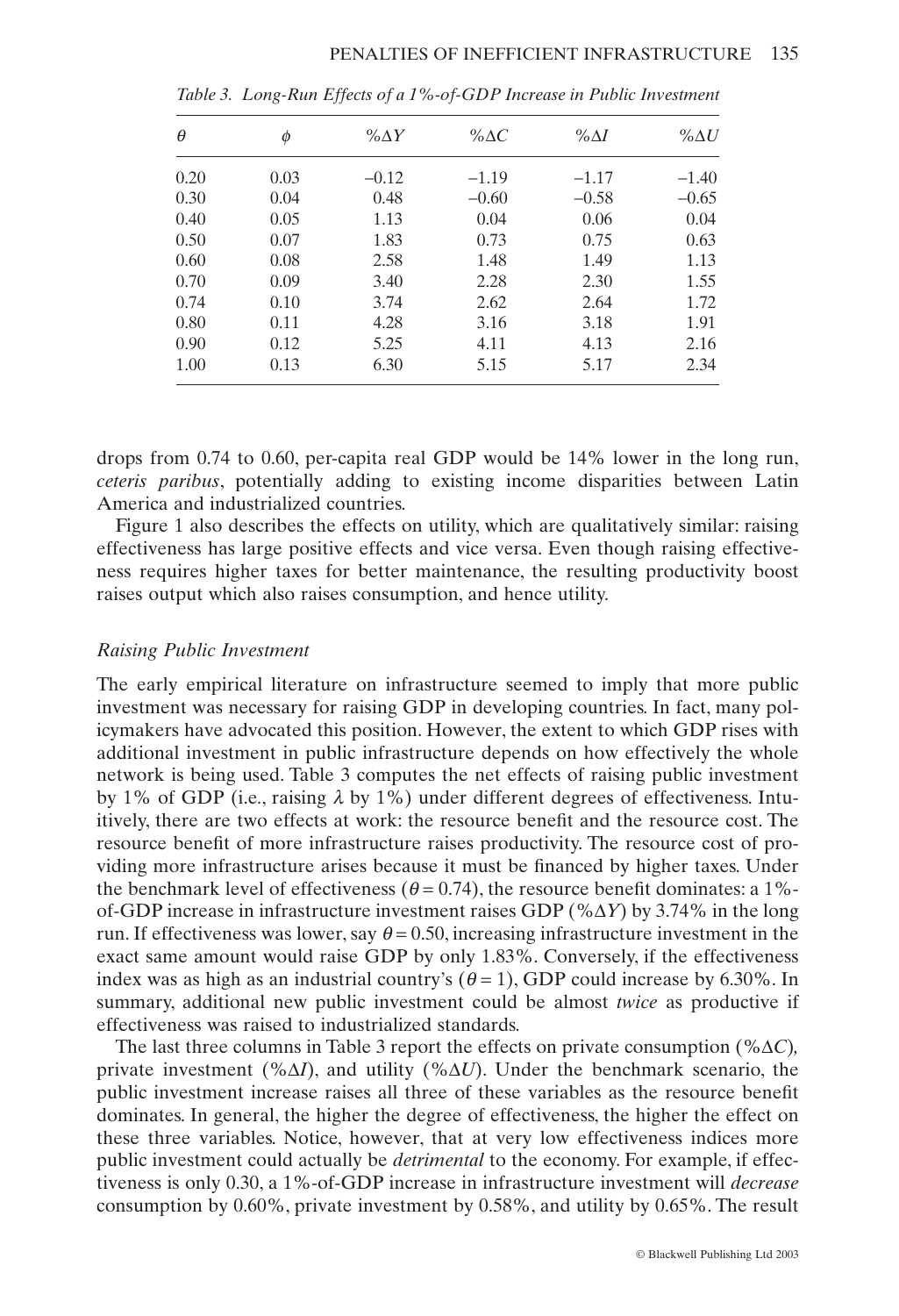seems at first surprising. Recall, however, that the increase in public investment is financed by raising taxes. When the effectiveness index is high, the productivity increase due to a larger stock of infrastructure more than pays for the tax raise. Conversely, if effectiveness is very low ( $\theta \le 0.30$ ), the resource cost of additional infrastructure exceeds the resource benefit. The implication is striking for policymakers: *more public investment can have negligible or negative consequences if effectiveness is not improved*. Many new infrastructure projects are built every year, but this could explain why they have not fully (or at all) boosted production in developing countries.

The results above show that there are payoffs to raising how effectively a country's infrastructure is used. But why is infrastructure in Latin America only 74% as effective as in the industrialized countries, and how might they raise this number? There may be a number of reasons. First, periodic maintenance of infrastructure has been neglected. This is one of the main reasons for low effectiveness, and it is incorporated in the model presented here. It is often the case that new public investments take precedence over maintaining existing roads or water systems, which deteriorate. Second, corruption at various levels of government may divert funds that should have been used to build highly efficient infrastructure. For example, government officials may contract to use lower-grade asphalt on highways, keeping part of the public funds for themselves (see Shleifer and Vishny, 1993; Tanzi and Davoodi, 1997). Finally, Isham and Kaufmann (1999) state that the country's overall policies and macro environment are crucial. They find that the economic rate of return to investment projects is higher when trade restrictions, exchange rate overvaluation, fiscal deficits, and price distortions are smaller.

#### **6. Conclusions**

This paper quantifies the long-run consequences of neglecting the effectiveness of public infrastructure in a general equilibrium context. The main results are as follows.

First, Latin American countries pay a steady-state penalty of about 40% of real GDP per capita for using their infrastructure only 74% as effectively as industrial countries do. Raising effectiveness to industrial country levels would reduce the income percapita difference between the US and Latin America from 10-fold to about 7-fold.

Second, increasing public investment has often been advocated as a strategy of development. This paper shows that the effects of such increases critically depend on the effectiveness of the existing infrastructure network in the country. In fact, if effectiveness is sufficiently low, raising public investment actually *reduces* GDP per capita and welfare in the country. Hence, simply building new infrastructure projects may not be the panacea to attain development. The neglect of operations and maintenance in developing countries may be one of the causes of ineffective infrastructure. More research is needed to understand the reasons for low infrastructure effectiveness and how to raise it. As this paper shows, the payoffs can be large.

# **References**

- Aschauer, David, "Is Public Expenditure Productive?" *Journal of Monetary Economics* 23 (1989):177–200.
- Barro, Robert, "Government Spending in a Simple Model of Endogenous Growth," *Journal of Political Economy* 98 (1990):S103–25.
- Batina, Ray, "On the Long Run Effect of Public Capital on Aggregate Output: Estimation and Sensitivity Analysis," *Empirical Economics* 24 (1999):711–18.